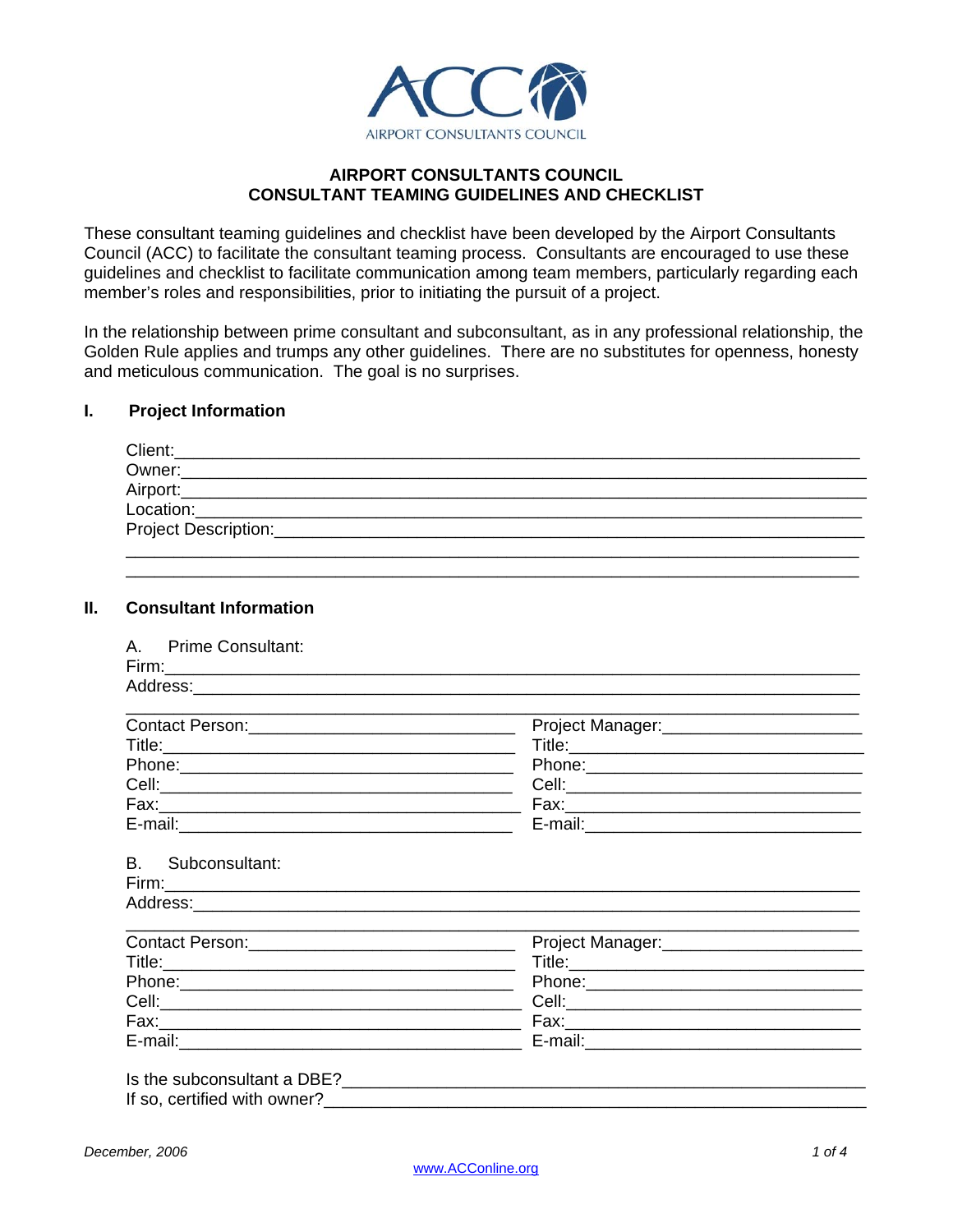Subconsultant status (exclusive or non-exclusive to this team)?

Requirements for confidentiality:  $\blacksquare$ 

### **III. Roles and Responsibilities**

A. Pre-Award (Pursuit):

Indicate the subconsultant's responsibility and schedule for each of the following:

\_\_\_\_\_\_\_\_\_\_\_\_\_\_\_\_\_\_\_\_\_\_\_\_\_\_\_\_\_\_\_\_\_\_\_\_\_\_\_\_\_\_\_\_\_\_\_\_\_\_\_\_\_\_\_\_\_\_\_\_\_\_\_\_\_\_\_\_\_\_\_\_\_\_\_\_\_

- Development of the proposal strategy:\_\_\_\_\_\_\_\_\_\_\_\_\_\_\_\_\_\_\_\_\_\_\_\_\_\_\_\_\_\_\_\_\_\_\_\_\_\_
- Development of the RFQ/RFP response (submittal): Development of the RFQ/RFP response (submittal):
- Formulating the project approach/process/scope of services/other specific portions of the response:

\_\_\_\_\_\_\_\_\_\_\_\_\_\_\_\_\_\_\_\_\_\_\_\_\_\_\_\_\_\_\_\_\_\_\_\_\_\_\_\_\_\_\_\_\_\_\_\_\_\_\_\_\_\_\_\_\_\_\_\_\_\_\_\_\_\_\_\_

\_\_\_\_\_\_\_\_\_\_\_\_\_\_\_\_\_\_\_\_\_\_\_\_\_\_\_\_\_\_\_\_\_\_\_\_\_\_\_\_\_\_\_\_\_\_\_\_\_\_\_\_\_\_\_\_\_\_\_\_\_\_\_\_\_\_\_\_

\_\_\_\_\_\_\_\_\_\_\_\_\_\_\_\_\_\_\_\_\_\_\_\_\_\_\_\_\_\_\_\_\_\_\_\_\_\_\_\_\_\_\_\_\_\_\_\_\_\_\_\_\_\_\_\_\_\_\_\_\_\_\_\_\_\_\_\_

 $\overline{\phantom{a}}$  , and the contribution of the contribution of the contribution of the contribution of the contribution of the contribution of the contribution of the contribution of the contribution of the contribution of the

 $\overline{\phantom{a}}$  , and the contribution of the contribution of the contribution of the contribution of the contribution of the contribution of the contribution of the contribution of the contribution of the contribution of the

- Providing qualifications material:
- Participating in the interview process:
- Negotiating the client contract:\_\_\_\_\_\_\_\_\_\_\_\_\_\_\_\_\_\_\_\_\_\_\_\_\_\_\_\_\_\_\_\_\_\_\_\_\_\_\_\_\_\_\_\_
- Prime should supply sub a complete copy of the final submittal.
- B. Post-Award (Project):
	- Describe in as much detail as possible the expected role of the subconsultant in the performance of the project and the anticipated schedule:

\_\_\_\_\_\_\_\_\_\_\_\_\_\_\_\_\_\_\_\_\_\_\_\_\_\_\_\_\_\_\_\_\_\_\_\_\_\_\_\_\_\_\_\_\_\_\_\_\_\_\_\_\_\_\_\_\_\_\_\_\_\_\_\_\_\_\_\_ \_\_\_\_\_\_\_\_\_\_\_\_\_\_\_\_\_\_\_\_\_\_\_\_\_\_\_\_\_\_\_\_\_\_\_\_\_\_\_\_\_\_\_\_\_\_\_\_\_\_\_\_\_\_\_\_\_\_\_\_\_\_\_\_\_\_\_\_ \_\_\_\_\_\_\_\_\_\_\_\_\_\_\_\_\_\_\_\_\_\_\_\_\_\_\_\_\_\_\_\_\_\_\_\_\_\_\_\_\_\_\_\_\_\_\_\_\_\_\_\_\_\_\_\_\_\_\_\_\_\_\_\_\_\_\_\_ \_\_\_\_\_\_\_\_\_\_\_\_\_\_\_\_\_\_\_\_\_\_\_\_\_\_\_\_\_\_\_\_\_\_\_\_\_\_\_\_\_\_\_\_\_\_\_\_\_\_\_\_\_\_\_\_\_\_\_\_\_\_\_\_\_\_\_\_ \_\_\_\_\_\_\_\_\_\_\_\_\_\_\_\_\_\_\_\_\_\_\_\_\_\_\_\_\_\_\_\_\_\_\_\_\_\_\_\_\_\_\_\_\_\_\_\_\_\_\_\_\_\_\_\_\_\_\_\_\_\_\_\_\_\_\_\_ \_\_\_\_\_\_\_\_\_\_\_\_\_\_\_\_\_\_\_\_\_\_\_\_\_\_\_\_\_\_\_\_\_\_\_\_\_\_\_\_\_\_\_\_\_\_\_\_\_\_\_\_\_\_\_\_\_\_\_\_\_\_\_\_\_\_\_\_ \_\_\_\_\_\_\_\_\_\_\_\_\_\_\_\_\_\_\_\_\_\_\_\_\_\_\_\_\_\_\_\_\_\_\_\_\_\_\_\_\_\_\_\_\_\_\_\_\_\_\_\_\_\_\_\_\_\_\_\_\_\_\_\_\_\_\_\_ \_\_\_\_\_\_\_\_\_\_\_\_\_\_\_\_\_\_\_\_\_\_\_\_\_\_\_\_\_\_\_\_\_\_\_\_\_\_\_\_\_\_\_\_\_\_\_\_\_\_\_\_\_\_\_\_\_\_\_\_\_\_\_\_\_\_\_\_ \_\_\_\_\_\_\_\_\_\_\_\_\_\_\_\_\_\_\_\_\_\_\_\_\_\_\_\_\_\_\_\_\_\_\_\_\_\_\_\_\_\_\_\_\_\_\_\_\_\_\_\_\_\_\_\_\_\_\_\_\_\_\_\_\_\_\_\_

• Will the subconsultant subcontract any portion of the above described work? (Describe what and to whom):\_\_\_\_\_\_\_\_\_\_\_\_\_\_\_\_\_\_\_\_\_\_\_\_\_\_\_\_\_\_\_\_\_\_\_\_\_\_\_\_\_\_\_\_

 \_\_\_\_\_\_\_\_\_\_\_\_\_\_\_\_\_\_\_\_\_\_\_\_\_\_\_\_\_\_\_\_\_\_\_\_\_\_\_\_\_\_\_\_\_\_\_\_\_\_\_\_\_\_\_\_\_\_\_\_\_\_\_\_\_\_\_\_\_ \_\_\_\_\_\_\_\_\_\_\_\_\_\_\_\_\_\_\_\_\_\_\_\_\_\_\_\_\_\_\_\_\_\_\_\_\_\_\_\_\_\_\_\_\_\_\_\_\_\_\_\_\_\_\_\_\_\_\_\_\_\_\_\_\_\_\_\_\_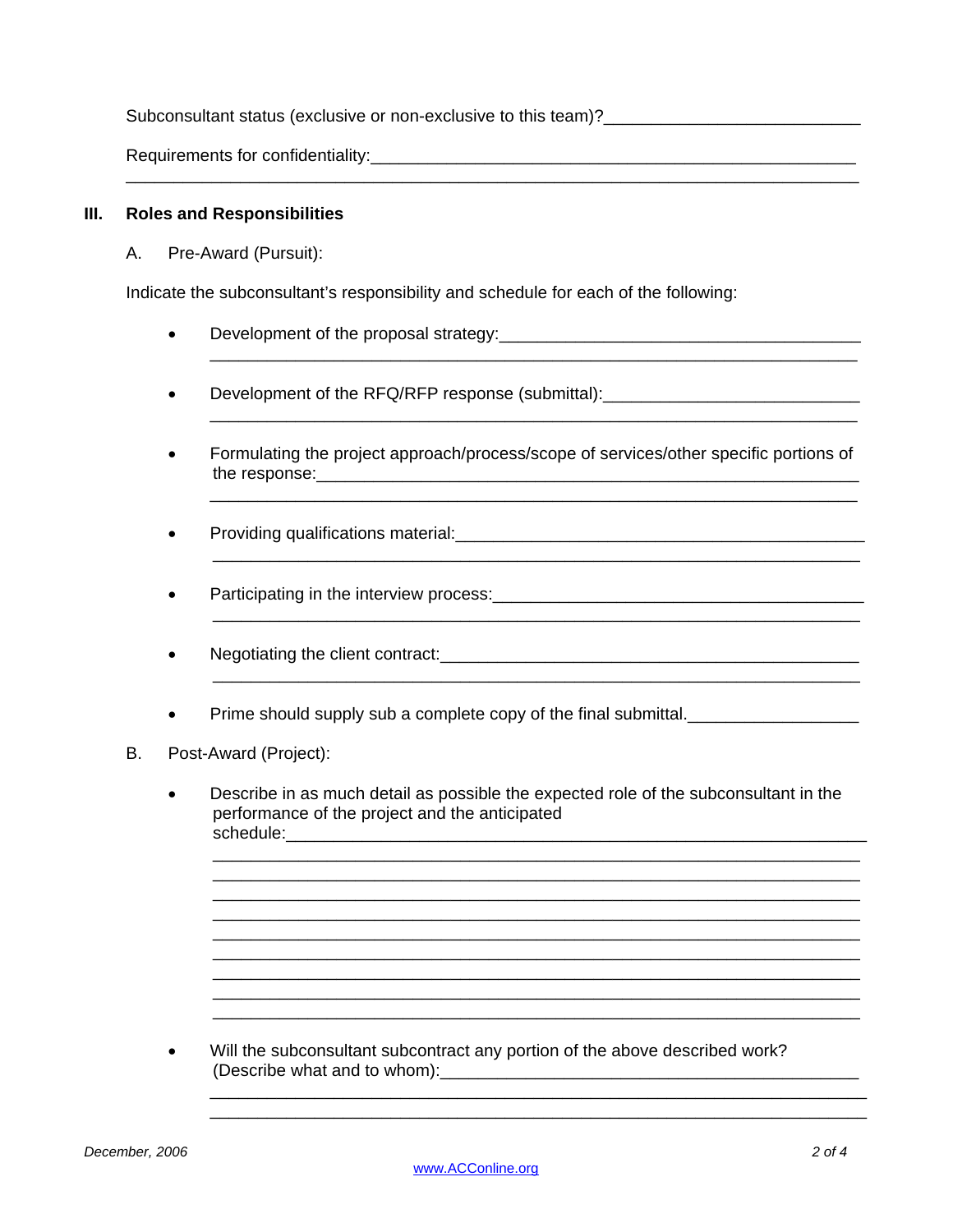### **IV. Compensation**

A. Pre-Award (Pursuit):

The subconsultant will be compensated by the prime for work performed in pursuit of the project as follows:

No compensation: Direct Expenses maximum of \$\_\_\_\_\_\_\_\_\_\_\_\_\_\_\_\_\_\_\_\_\_\_\_\_\_\_\_\_\_\_\_\_\_\_\_\_\_\_\_\_\_\_ Labor maximum of \$ Lump Sum of \$

B. Post-Award (Project):

Describe the anticipated method of compensation of the prime by the owner and of the sub by the prime:  $\Box$ \_\_\_\_\_\_\_\_\_\_\_\_\_\_\_\_\_\_\_\_\_\_\_\_\_\_\_\_\_\_\_\_\_\_\_\_\_\_\_\_\_\_\_\_\_\_\_\_\_\_\_\_\_\_\_\_\_\_\_\_\_\_\_\_\_\_\_\_\_\_\_\_\_

\_\_\_\_\_\_\_\_\_\_\_\_\_\_\_\_\_\_\_\_\_\_\_\_\_\_\_\_\_\_\_\_\_\_\_\_\_\_\_\_\_\_\_\_\_\_\_\_\_\_\_\_\_\_\_\_\_\_\_\_\_\_\_\_\_\_\_\_\_\_\_\_\_ \_\_\_\_\_\_\_\_\_\_\_\_\_\_\_\_\_\_\_\_\_\_\_\_\_\_\_\_\_\_\_\_\_\_\_\_\_\_\_\_\_\_\_\_\_\_\_\_\_\_\_\_\_\_\_\_\_\_\_\_\_\_\_\_\_\_\_\_\_\_\_\_\_ \_\_\_\_\_\_\_\_\_\_\_\_\_\_\_\_\_\_\_\_\_\_\_\_\_\_\_\_\_\_\_\_\_\_\_\_\_\_\_\_\_\_\_\_\_\_\_\_\_\_\_\_\_\_\_\_\_\_\_\_\_\_\_\_\_\_\_\_\_\_\_\_\_ \_\_\_\_\_\_\_\_\_\_\_\_\_\_\_\_\_\_\_\_\_\_\_\_\_\_\_\_\_\_\_\_\_\_\_\_\_\_\_\_\_\_\_\_\_\_\_\_\_\_\_\_\_\_\_\_\_\_\_\_\_\_\_\_\_\_\_\_\_\_\_\_\_

Estimate the total compensation of the sub:  $\blacksquare$ 

If the owner endeavors to negotiate changes in the above method or amount of compensation for the sub, how will the prime pursue that negotiation vis-à-vis the sub?

\_\_\_\_\_\_\_\_\_\_\_\_\_\_\_\_\_\_\_\_\_\_\_\_\_\_\_\_\_\_\_\_\_\_\_\_\_\_\_\_\_\_\_\_\_\_\_\_\_\_\_\_\_\_\_\_\_\_\_\_\_\_\_\_\_\_\_\_\_\_\_\_\_

\_\_\_\_\_\_\_\_\_\_\_\_\_\_\_\_\_\_\_\_\_\_\_\_\_\_\_\_\_\_\_\_\_\_\_\_\_\_\_\_\_\_\_\_\_\_\_\_\_\_\_\_\_\_\_\_\_\_\_\_\_\_\_\_\_\_\_\_\_\_\_\_\_

\_\_\_\_\_\_\_\_\_\_\_\_\_\_\_\_\_\_\_\_\_\_\_\_\_\_\_\_\_\_\_\_\_\_\_\_\_\_\_\_\_\_\_\_\_\_\_\_\_\_\_\_\_\_\_\_\_\_\_\_\_\_\_\_\_\_\_\_\_\_\_\_\_

\_\_\_\_\_\_\_\_\_\_\_\_\_\_\_\_\_\_\_\_\_\_\_\_\_\_\_\_\_\_\_\_\_\_\_\_\_\_\_\_\_\_\_\_\_\_\_\_\_\_\_\_\_\_\_\_\_\_\_\_\_\_\_\_\_\_\_\_\_\_\_\_\_ \_\_\_\_\_\_\_\_\_\_\_\_\_\_\_\_\_\_\_\_\_\_\_\_\_\_\_\_\_\_\_\_\_\_\_\_\_\_\_\_\_\_\_\_\_\_\_\_\_\_\_\_\_\_\_\_\_\_\_\_\_\_\_\_\_\_\_\_\_\_\_\_\_

\_\_\_\_\_\_\_\_\_\_\_\_\_\_\_\_\_\_\_\_\_\_\_\_\_\_\_\_\_\_\_\_\_\_\_\_\_\_\_\_\_\_\_\_\_\_\_\_\_\_\_\_\_\_\_\_\_\_\_\_\_\_\_\_\_\_\_\_\_\_\_\_\_

Are there restrictions on working/billing over 40 hours per week?\_\_\_\_\_\_\_\_\_\_\_\_\_\_\_

Is there a cap on the overhead rate of the sub?\_\_\_\_\_\_\_\_\_\_\_\_\_\_\_\_\_\_\_\_\_\_\_\_\_\_\_\_\_\_\_\_\_\_

Describe the anticipated invoicing schedule and process (prime to owner):

 $\mathcal{L}_\text{max} = \frac{1}{2} \sum_{i=1}^{n} \frac{1}{2} \sum_{i=1}^{n} \frac{1}{2} \sum_{i=1}^{n} \frac{1}{2} \sum_{i=1}^{n} \frac{1}{2} \sum_{i=1}^{n} \frac{1}{2} \sum_{i=1}^{n} \frac{1}{2} \sum_{i=1}^{n} \frac{1}{2} \sum_{i=1}^{n} \frac{1}{2} \sum_{i=1}^{n} \frac{1}{2} \sum_{i=1}^{n} \frac{1}{2} \sum_{i=1}^{n} \frac{1}{2} \sum_{i=1}^{n} \frac{1$ 

Describe the anticipated invoicing schedule and process (sub to prime):

Describe when the prime will pay the sub:

# **V. Other**

Discuss expectations if either the prime consultant or the subconsultant withdraws from the project prior to award:\_\_\_\_\_\_\_\_\_\_\_\_\_\_\_\_\_\_\_\_\_\_\_\_\_\_\_\_\_\_\_\_\_\_\_\_\_\_\_\_\_\_\_\_\_\_\_\_\_\_\_\_\_\_\_\_\_\_\_\_ \_\_\_\_\_\_\_\_\_\_\_\_\_\_\_\_\_\_\_\_\_\_\_\_\_\_\_\_\_\_\_\_\_\_\_\_\_\_\_\_\_\_\_\_\_\_\_\_\_\_\_\_\_\_\_\_\_\_\_\_\_\_\_\_\_\_\_\_\_\_\_\_\_\_\_\_\_

\_\_\_\_\_\_\_\_\_\_\_\_\_\_\_\_\_\_\_\_\_\_\_\_\_\_\_\_\_\_\_\_\_\_\_\_\_\_\_\_\_\_\_\_\_\_\_\_\_\_\_\_\_\_\_\_\_\_\_\_\_\_\_\_\_\_\_\_\_\_\_\_\_\_\_\_\_